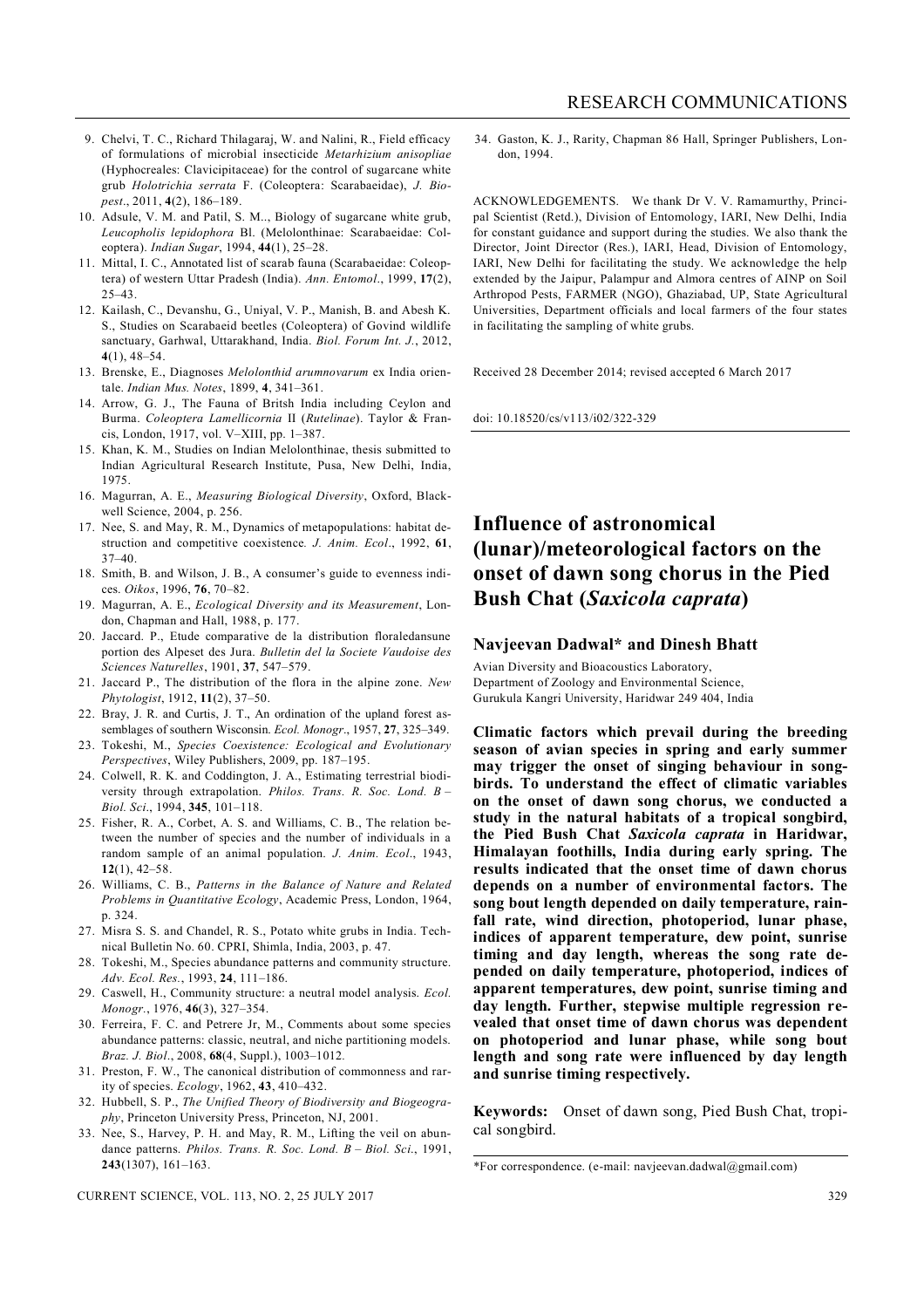THE mutual relationship between the sun and seasons may affect animal behaviour as a change in climatic variables may activate specific behavioural patterns among animals $1,2$ . The onset of dawn chorus in songbirds is one such visible change that has been the focus of many studies $3-6$ .

The dawn chorus of passerines is a classic example of the peaks in sexual signalling and territorial displays that occur across a range of taxa where environmental factors have been marked to be important in this context<sup>7</sup>. It has been accepted that the effect of sunrise timing and other microclimatic conditions may influence onset of cho $rus<sup>8,9</sup>$ . It has long been projected that each species has its own particular awakening time and the regularity with which birds first sing in the morning is under the influence of sunrise timing<sup>3</sup>. It is also believed that birds have a highly developed sense of time as their biological clock can perceive the changes in the quality of light and day length which may trigger the course of breeding in them $^{10,11}$ .

Other than annual fluctuations in day length and sunrise timing, it has also been proposed that moonlight may influence the start of a bird's singing  $12-14$ . The weak light intensities preceding the beginning of civil twilight are also sufficient to stimulate daybreak singing in many temperate-zone avian species such as the field sparrow (*Spizella pusilla*), catbird (genus *Ailuroedus*) and cardinal (genus *Paroaria*). It has been reported that the low-light dawn singing is a reliable indicator of male quality, perhaps more so than singing at other times of the day<sup>15</sup>.

Recently, it has been projected that lunar cycles may affect the behaviour of diurnal species, especially those which carry out their breeding protocols in the twilight period which has received little direct empirical test $ing<sup>16,17</sup>$ . Additionally, the climatic variables such as rise in temperature and decrease in relative humidity could also pose similar effects on the onset of singing behaviour<sup>18</sup>. It is believed that the songbirds have their singing pattern tuned to the change in climatic variables and seasonal attenuation in daily high temperature, low temperature and gradual rise in temperature<sup>19,20</sup>. It has been suggested that low temperature and high humidity at dawn may restrict the activity of birds<sup>21</sup>. In contrast, low wind speed in this period is more favourable for sound to travel with consistency<sup>7</sup>. A positive relationship between singing and ambient temperature has been documented<sup>19,20,22,23</sup>. However, climatic factors during seasons may be difficult to segregate as sometime a given variable may not act independently on biological behaviours. For instance, it has been argued that temperature or humidity alone may not be precisely successful in terms of their impact on the singing behaviour<sup>18,24</sup>. The interaction of two or more parameters can significantly alter the impact of each other when acting jointly. It may be mentioned that the study of dial pattern in song delivery has received little attention than the song repertoire size and

song learning while the quantitative documentation of patterns of song output remains unusual $25-27$ .

In light of the above, we conducted a field study to demonstrate the extent to which astronomical (lunar) and meteorological factors influence the onset of dawn song chorus during the beginning of the breeding season in a tropical songbird, the Pied Bush Chat (*Saxicola caprata*).

The Pied Bush Chat (order Passeriformes, family Muscicapidae) is a tropical songbird that is found discontinuously from Trans-Caspia and the Indian subcontinent to Southeast Asia, the Philippines, Indonesia, New Guinea and New Britain. The breeding season is mainly February–August, with a peak in March–June. The natural habitat of Pied Bush Chat is majorly an open cultivated landscape or a grassland, especially paddy and sugar canefields.

The study was carried out during 1 January to 28 February 2015 (59 days) in Haridwar (Himalayan foothills; 29°55'N and 78°08'E), India. The male Pied Bush Chat usually start their singing activities from the last week of January and their singing behaviour becomes quantifiable from the first week of February. The biological variables (singing parameters) considered for this study were onset time of dawn chorus ( $^{\circ}$ hours) – it is the time when males initiated their dawn song chorus (uttered first phrase), song bout length, i.e. the total duration of dawn song delivery (min), and song rate (song type/min). The biological variables were the average (mean  $\pm$  SD) of six individuals per day. The onset timing of whichever individual male sang earliest was considered in the study.

We selected 12 male birds in their respective territories and observed 6 males each morning during the study period. For identification purposes, the males were ringed with plastic colour bands at the beginning of the breeding season. The males generally delivered their song bouts from regular song posts (perches) throughout the breeding season. In a given day all six males were attended/ recorded by six different observers simultaneously. The males were observed from the initiation of their dawn song chorus till they terminated their daily song delivery. The onset time was noted with the help of synchronized stop-watches. We recorded the timing of onset of dawn song delivery of each male during alternate days.

The singing behaviour of birds was then recorded (Sennheiser ME 67 directional microphone attached to a Marantz PMD 660 and 670 digital sound recorders). We collected about 180 (30 days  $\times$  6 males) recordings by the end of February. These were saved as WAV format with input sampling frequency of 24,000 Hz and amplitude format of 16 bit. Spectrograms were prepared for the calculation of song rate using Avisoft SAS Lab Pro 4.1 software<sup>8</sup>.

For climatic factors, we used data that were received from a weather station at the Department of Zoology and Environmental Science, Gurukula Kangri University, Haridwar, India, which was connected to a display devise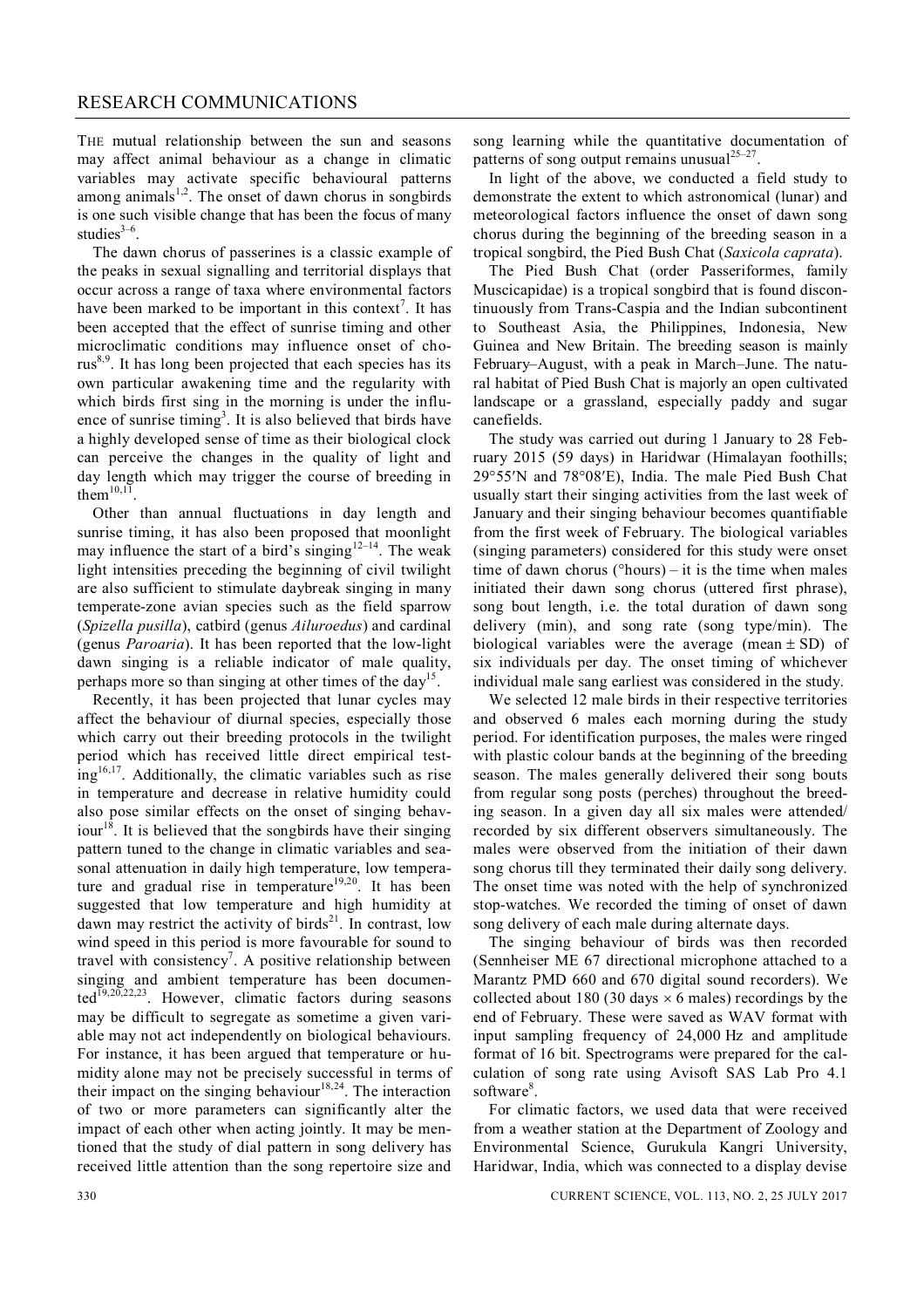((Davis) Vantage Pro2<sup>TM</sup>). The climatic data were recorded at each hour via a data logger attached to a stationary computer system for 24 h during the study period. All study sites were open-cultivated landscapes, open scrub or grasslands, sparse bushes (as mentioned above) and within 3 km radius from the location of the weather station. The climatic factors include a range of variables such as photoperiod, i.e. the period of time each day during which the studied species received illumination (h), lunar phase, i.e. the shape of the illuminated (sunlit) portion of the moon as seen by an observer on earth (% visibility), solar radiations, i.e. energy radiated from the sun in the form of electromagnetic waves, including visible and ultraviolet light and infrared radiation  $(W/m<sup>2</sup>)$ , daily solar energy, i.e. radiant light and heat from the sun (langley: 1 langley = 11.622 W-h/m<sup>2</sup> and 41.84 kJ/m<sup>2</sup>), bright sunshine hours measuring the duration of sunshine in a given period (usually a day) for a given location on earth (h), sunrise timing, i.e. the instant at which the upper edge of the sun appears over the horizon in the morning ( $\Omega$ hours), mean temperature ( $\Omega$ ), high temperature  $({}^{\circ}C)$ , low temperature  $({}^{\circ}C)$ , rainfall rate (inches), wind speed (km/h), wind direction  $(\degree)$ , humidity  $(\%)$ , dew point  $(C^{\circ}C)$  and day length (h). The interactions of parameters were also considered. For instance, the combined effect of daily temperature, humidity and wind speed was calculated using apparent temperature such as THWI (this index uses temperature, humidity and wind to calculate an apparent temperature that incorporates the cooling effects of wind on the perception of temperature) and the combined effect of temperature, humidity, solar radiation and wind was tested via THSWI (this index uses temperature, humidity, heating effect of direct solar radiation and cooling effect of the wind to calculate an apparent temperature). The definitions of all climatic factors and indexes (combined parameters) studied were adopted from the manual of the weather link 5.7.1 (available at http://www. davisnet.com/product\_documents/weather/manuals/07395- 234 IM 06312.pdf). The recordings of all windy and rainy days were included in the observation chart.

Data analysis was done using NCSS Statistical Graphics and Sample Size Software. We used circular interval scale for time of day, where a day was divided into 24 equal intervals called hours. One hour of a day corresponds to 150 (i.e. 3600/24) of a circle, and 10 of a circle corresponds to 4 min of a day. In general, we converted *X* time units to an angular direction  $(A, \text{^{\circ}hours})$ , where *X* was measured on a circular scale having *k* time units in the full cycle:  $A = (3600)$   $(X)/k$ . For example, to convert a time of day  $(X, (h))$  to an angular direction,  $k = 24$  h. A Spearman's rho correlation (two-tailed) was performed to find the correlation between song parameters and climatic factors. We applied the stepwise multiple regression to determine the effect of independent variables, i.e. climatic factors on dependent variables such as onset time of dawn chorus, song bout length and song rate.

Correlation analysis showed that the onset time of dawn chorus depends on daily temperature, rainfall rate, bright sunshine hours, photoperiod, lunar phase, indices of apparent temperature (THWI and THSWI), dew point, sunrise timing and day length. Similarly, song bout length was found to be correlated with daily temperature rainfall rate, wind direction, photoperiod, lunar phase, indices of apparent temperature, dew point, sunrise timing and day length, and song rate was influenced by daily temperature, photoperiod, indices of apparent temperature, dew point, sunrise timing and day length. Table 1 and Figures 1–3 show the correlations  $(\pm)$  among climatic factors and onset time of dawn chorus, song bout length and song rate.

The onset time of dawn chorus was found to be influenced by photoperiod (standard coefficient = –1.1, *T*value  $= -8.34$ , probability level  $= 0$ ) and lunar phase (standard coefficient  $= -0.29$ , *T*-value  $= -2.24$ , probability  $level = 0.03$ , while song bout length was influenced by day length (standard coefficient = 0.86, *T*-value = 8.35, probability level  $= 0$ ), and song rate by sunrise timing (standard coefficient  $= -0.7$ , *T*-value  $= -4.86$ , probability level =  $0.000059$ ).

In the wild, the success of survival of a species depends upon its ability to breed at the most propitious time of the year, and prediction of the favourable season is based on the interaction of annual changes in day length with the biological clock mechanism of the species $10,29$ . It appears that male Pied Bush Chat can efficiently read the photoperiodic cues as all the parameters related to singing behaviour, such as onset time of dawn song chorus, song bout length and song rate were found significantly correlated with photoperiod and multiple regression has also indicated the impact of photoperiod on the onset time of dawn song chorus. It has been predicted that the start of dawn chorus should be mostly affected by variations in the light intensity 6 . The song output of Pied Bush Chat was coherent with sunrise timing and bright sunshine hours also influenced the onset time of dawn song chorus. The multiple regression models have indicated the impact of day length and sunrise timing on song bout length and song rate respectively. Since the weak light intensity preceding the beginning of morning civil twilight is sufficient to stimulate day break song in Pied Bush Chat, the early singers may harvest benefits in terms of territory defence, mate attraction and mate guarding<sup>30</sup>.

It has been reported that the full moon has an effect on the morning awakening time of some bird species<sup>14</sup>. It is interesting to note that during the initial singing performance, the moon phase is of utmost importance for the Pied Bush Chat in order to trigger the commencement of their daily singing activity. A similar behaviour has been reported earlier $12,25,26$ . Data from the present study showed that the lunar phase was positively correlated with the onset time of dawn chorus of Pied Bush Chat. A similar behaviour has been reported in White-browed sparrows (*Plocepasser mahali*), and it was argued that the birds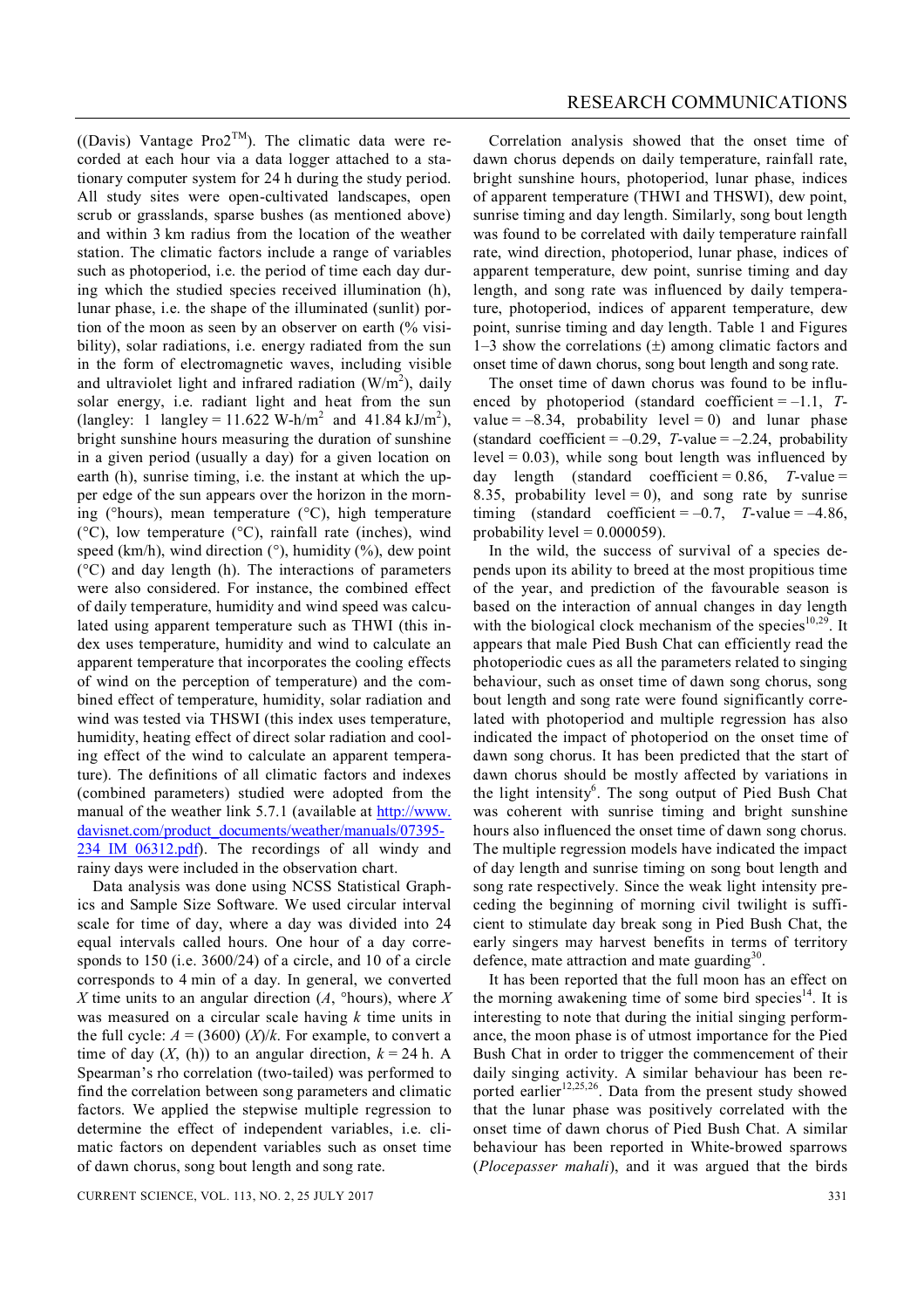## Climatic factors Correlation Correlation Correlation Climatic factors Correlation Onset time of dawn chorus versus climatic factors Mean temperature  $n = 30$ ,  $r_s = -0.61$ ,  $t = -4.1$ ,  $df = 28$ ,  $P = 0.0003$  THWI  $n = 30$ ,  $r_s = -0.61$ ,  $t = -4.16$ ,  $df = 28$ ,  $P = 0.0002$ High temperature *n* = 30, *r<sup>s</sup>* = –0.58, *t* = –3.79, d*f* = 28, *P* = 0.0007 THSWI *n* = 30, *r<sup>s</sup>* = –0.63, *t* = –4.35, d*f* = 28, *P* = 0.0001 Low temperature  $n = 30$ ,  $r_s = -0.56$ ,  $t = -3.63$ ,  $df = 28$ ,  $P = 0.001$  Humidity  $n = 30$ ,  $r_s = 0.21$ ,  $t = 1.18$ ,  $df = 28$ ,  $P = 0.247$ Rainfall rate  $n = 30$ ,  $r_s = 0.55$ ,  $t = 3.52$ ,  $df = 28$ ,  $P = 0.001$ <br>
Solar radiation  $n = 30$ ,  $r_s = 0.52$ ,  $df = 28$ ,  $P = 0.6$ <br>
Solar energy  $n = 30$ ,  $r_s = 0.09$ ,  $t = 0.52$ ,  $df = 28$ ,  $P = 0.6$ <br>
Solar energy  $n = 30$ ,  $r_s = 0.09$ , Wind speed  $n = 30$ ,  $r_s = 0.18$ ,  $t = 1.01$ ,  $df = 28$ ,  $P = 0.32$ Wind direction  $n = 30$ ,  $r_s = -0.17$ ,  $t = -0.93$ ,  $df = 28$ ,  $P = 0.36$  Dew point  $n = 30$ ,  $r_s = -0.55$ ,  $t = -3.53$ ,  $df = 28$ ,  $P = 0.001$ <br>Bright sunshine hours  $n = 30$ ,  $r_s = 0.7$ ,  $t = 5.81$ ,  $df = 28$ ,  $P = 0.00000$ . Bright sunshine hours  $n = 30$ ,  $r_s = 0.45$ ,  $t = 2.67$ ,  $df = 28$ ,  $P = 0.01$  Sunrise timing  $n = 30$ ,  $r_s = 0.73$ ,  $t = 5.81$ ,  $df = 28$ ,  $P = 0.000003$ Photoperiod  $n = 30$ ,  $r_s = -0.76$ ,  $t = -6.22$ ,  $df = 28$ ,  $P = 0.000001$  Day length  $n = 30$ ,  $r_s = -0.76$ ,  $t = 6.22$ ,  $df = 28$ ,  $P = 0.000001$ Lunar phase  $n = 30$ ,  $r_s = 0.59$ ,  $t = 3.87$ ,  $df = 28$ ,  $P = 0.0005$ Song bout length versus climatic factors Mean temperature  $n = 30$ ,  $r_s = 0.67$ ,  $t = 4.89$ ,  $df = 28$ ,  $P = 0.000037$  Lunar phase  $n = 30$ ,  $r_s = -0.42$ ,  $t = -2.5$ ,  $df = 28$ ,  $P = 0.01$ High temperature  $n = 30$ ,  $r_s = 0.74$ ,  $t = 5.87$ ,  $df = 28$ ,  $P = 0.000003$ <br>
THWI  $n = 30$ ,  $r_s = 0.53$ ,  $t = 3.34$ ,  $df = 28$ ,  $P = 0.002$ <br>
THSWI  $n = 30$ ,  $r_s = 0.7$ ,  $t = 5.28$ ,  $df = 28$ ,  $P = 0.00001$ Low temperature  $n = 30$ ,  $r_s = 0.53$ ,  $t = 3.34$ ,  $df = 28$ ,  $P = 0.002$ <br>
Rainfall rate  $n = 30$ ,  $r_s = -0.53$ ,  $t = -3.38$ ,  $df = 28$ ,  $P = 0.002$ <br>
Humidity  $n = 30$ ,  $r_s = -0.34$ ,  $t = -1.96$ ,  $df = 28$ ,  $P = 0.066$ Rainfall rate  $n = 30$ ,  $r_s = -0.53$ ,  $t = -3.38$ ,  $df = 28$ ,  $P = 0.002$ <br>
Humidity  $n = 30$ ,  $r_s = -0.34$ ,  $t = -1.96$ ,  $df = 28$ ,  $P = 0.06$ <br>
Wind speed  $n = 30$ ,  $r_s = -0.15$ ,  $t = -0.82$ ,  $df = 28$ ,  $P = 0.419$ <br>
Solar radiation  $n = 30$ ,  $r_s =$ Wind speed  $n = 30$ ,  $r_s = -0.15$ ,  $t = -0.82$ ,  $df = 28$ ,  $P = 0.419$  Solar radiation<br>Wind direction  $n = 30$ ,  $r_s = 0.41$ ,  $t = 2.4$ ,  $df = 28$ ,  $P = 0.02$  Solar energy Wind direction  $n = 30$ ,  $r_s = 0.41$ ,  $t = 2.4$ ,  $d_f = 28$ ,  $P = 0.02$  Solar energy  $n = 30$ ,  $r_s = 0.2$ ,  $t = 1.13$ ,  $d_f = 28$ ,  $P = 0.268$ Bright sunshine hours  $n = 30$ ,  $r_s = -0.05$ ,  $t = -0.31$ ,  $df = 28$ ,  $P = 0.758$  Dew point  $n = 30$ ,  $r_s = 0.58$ ,  $t = 3.78$ ,  $df = 28$ ,  $P = 0.00075$ Photoperiod *n* = 30, *r<sup>s</sup>* = 0.77, *t* = 6.4, d*f* = 28, *P* = 0.000001 Sun rise timing *n* = 30, *r<sup>s</sup>* = –0.73, *t* = –5.8, d*f* = 28, *P* = 0.000003 Day length  $n = 30$ ,  $r_s = 0.77$ ,  $t = 6.4$ ,  $df = 28$ ,  $P = 0.000001$ Song rate versus climatic factors Mean temperature  $n = 30$ ,  $r_s = 0.46$ ,  $t = 2.75$ ,  $df = 28$ ,  $P = 0.01$ <br>Lunar phase  $n = 30$ ,  $r_s = -0.32$ ,  $t = -1.82$ ,  $df = 28$ ,  $P = 0.079$ <br>High temperature  $n = 30$ ,  $r_s = 0.36$ ,  $t = 2.1$ ,  $df = 28$ ,  $P = 0.044$ <br>THWI  $n = 30$ ,  $r_s = 0.$  $n = 30$ ,  $r_s = 0.48$ ,  $t = 2.96$ ,  $df = 28$ ,  $P = 0.0062$ Low temperature  $n = 30$ ,  $r_s = 0.46$ ,  $t = 2.81$ ,  $df = 28$ ,  $P = 0.008$  THSWI  $n = 30$ ,  $r_s = 0.46$ ,  $t = 2.8$ ,  $df = 28$ ,  $P = 0.009$ Rain rate  $n = 30$ ,  $r_s = -0.28$ ,  $t = -1.6$ ,  $df = 28$ ,  $P = 0.12$  Humidity  $n = 30$ ,  $r_s = -0.11$ ,  $t = -0.59$ ,  $df = 28$ ,  $P = 0.559$ Wind speed  $n = 30$ ,  $r_s = -0.05$ ,  $t = -0.3$ ,  $df = 28$ ,  $P = 0.76$ <br>Solar radiation  $n = 30$ ,  $r_s = 0.04$ ,  $df = 28$ ,  $P = 0.96$ <br>Solar energy  $n = 30$ ,  $r_s = 0.02$ ,  $t = 0.11$ ,  $df = 28$ ,  $P = 0.913$ Wind direction  $n = 30$ ,  $r_s = 0.17$ ,  $t = 0.93$ ,  $df = 28$ ,  $P = 0.36$  Solar energy  $n = 30$ ,  $r_s = 0.02$ ,  $t = 0.11$ ,  $df = 28$ ,  $P = 0.913$ Bright sunshine hours  $n = 30$ ,  $r_s = -0.14$ ,  $t = -0.75$ ,  $df = 28$ ,  $P = 0.45$ <br>Dew point  $n = 30$ ,  $r_s = 0.51$ ,  $t = 3.19$ ,  $df = 28$ ,  $P = 0.0034$ <br>Photoperiod  $n = 30$ ,  $r_s = 0.57$ ,  $t = 3.69$ ,  $df = 28$ ,  $P = 0.009$ <br>Sun rise timing  $n = 3$ Photoperiod  $n = 30$ ,  $r_s = 0.57$ ,  $t = 3.69$ ,  $df = 28$ ,  $P = 0.009$  Sun rise timing

## RESEARCH COMMUNICATIONS

**Table 1.** Correlation between climatic factors and various song parameters (onset time of dawn chorus, song bout length and song rate)

might sing earlier during fullmoon<sup>31</sup>. On the other hand, the male Pied Bush Chat composed smaller song bouts during full moon and vice versa, as the lunar phase was found negatively correlated with song bout length. It is believed that predators' eavesdropping may increase the vulnerability of a continuously vocalizing bird from a constant song post, particularly during twilight. Theoretically, if the light is low, then chances are that the prey is at some advantage and may deliver a longer song bout. Thus, if moonlight is bright, then the song bout length should be less and vice versa $32$ . Hence, it can be mentioned that male birds may have tailored their initial daily dawn singing time according to phases of the moon.

It is generally presumed that the environmental conditions under which signals are generated can affect a receiver's response. Such variations in sexual signals can convey information about the quality of signallers $33$ . For example, an individual singing in the cold may infer his quality to tolerate cold as singing in cold weather is thermally challenging<sup>4</sup>. The daily song cycle of the male Pied Bush Chat shows the gradual influence of increased abiotic factors as the onset time of dawn chorus, song bout length and song rate were found to be accelerated by daily temperature. Also, male birds tend to sing at low

temperature while the coherence in the progression of singing behaviour under regular increase in seasonal heat was well displayed by them. It was suggested that song rates in Great Tit (*Parus major*) may be influenced by air temperature<sup>19</sup>. The increase in song rate is supposed to have a connection with mate choice<sup>30,34</sup> and song rate may advance with the gradual rise in temperature<sup>23</sup>. Similar results have been reported in Pied Flycatcher (*Ficedula hypoleuca*), where song rate was found highly correlated with air temperature and timing/date of the season<sup>5,35</sup>. Interestingly, in another study, it has been reported that the Female Linkon Sparrows (*Melospiza lincolnii*) show behavioural bias toward songs produced in the cold, as song production in low temperature is thermally challenging<sup>4</sup>.

Day length  $n = 30$ ,  $r_s = 0.57$ ,  $t = 3.69$ ,  $df = 28$ ,  $P = 0.0009$ 

Upon considering the combined effect of individual parameters in terms of THWI and THSWI in Pied Bush Chat, it is apparent that onset time of dawn chorus, song bout length and song rate are impacted by the combined climatic factors; the independent effects of parameters such as humidity or wind are less influential, but upon combining with other parameters such as temperature, the indexes show greater effects on the singing parameters. It has been shown that both strong wind and rainfall may affect the daily timing of the dawn song chorus<sup>5</sup>. Rainfall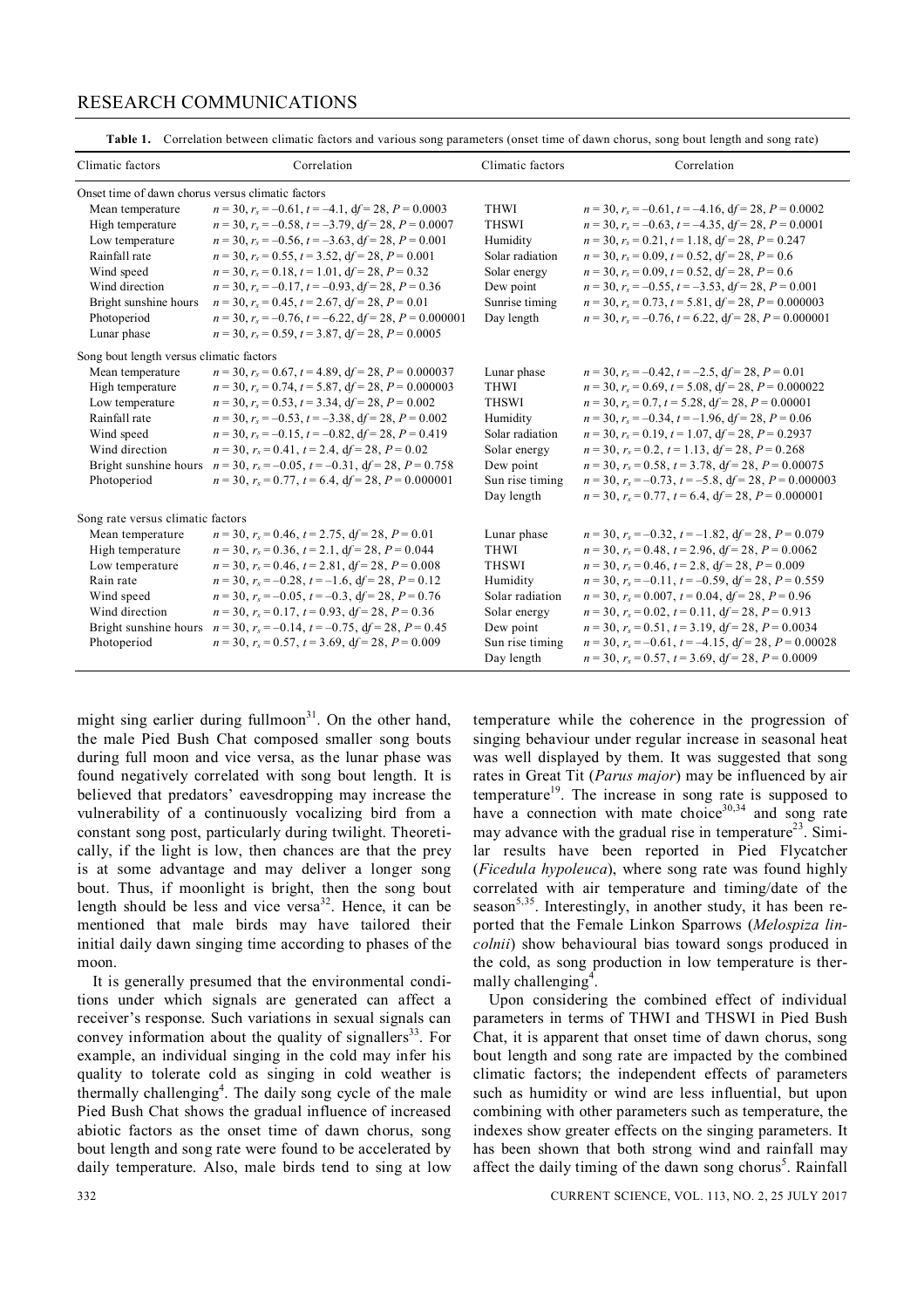

**Figure 1.** Progression of time of onset of dawn song versus photoperiod and lunar phase.



**Figure 2.** Progression of song bout length and day length.



Figure 3. Progression of song rate and sunrise timing.

and wind can act directly through increased noise, reducing the ability to communicate efficiently or through increased cost of singing such as thermoregulation<sup>38</sup>. The present study indicates that the Pied Bush Chat sings at regular perches, and if the occupied perch is constantly confronted by a directional wind, the males may stop their dawn song chorus as such communication may not be efficient. Hence, such directional winds may leave the males with smaller song bouts $5,37-41$ .

In conclusion, this study on avian species of the Indian subcontinent indicates that climatic factors can significantly influence the onset of dawn singing. We found that in natural habitats of Pied Bush Chat, the timing and sequence in which the birds start and stop singing were consistent and predictable. The results further revealed that the onset time of dawn chorus, song bout length and song rate might be regulated by daily temperature, photoperiod and sunrise timing. It is interesting to note that despite experiencing lesser changes in annual day length and season compared to temperate-zone birds, the onset of dawn chorus of the tropical Pied Bush Chat can be influenced by climatic factors.